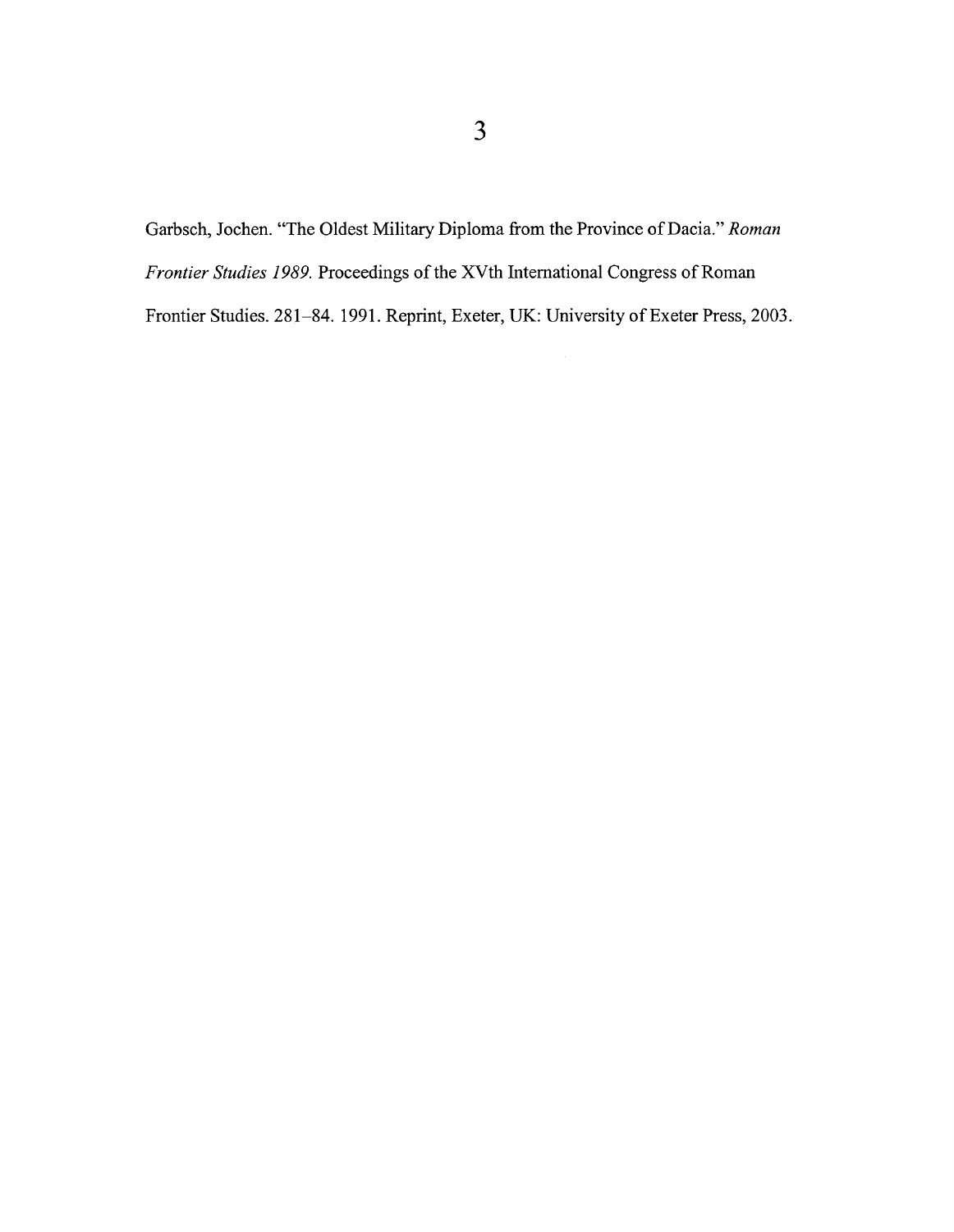**Journal Title:** Roman frontier studies 1989 ; proceedings of the XVth lnternational Congress of Roman Frontier Studies I

 $\gamma$ <sub>O</sub>  $\gamma$ <sub>2</sub>g<sup>4</sup>  $\gamma$ <sup>9</sup><sup>9</sup> **Month/Year: 1991 Pages:**  $981^{\circ}$ **<sup>38</sup><br>Month/Year: 1991 Pages:**  $981^{\circ}$ **<sup>38</sup>** 

**Article Author:** International Congress of Roman Frontier Studies (15th; 1989; University of Kent)

**Article Title:** Garbsch, Jochen; The oldest military diploma from the province of Dacia

**Imprint:** Exeter, UK ; University of Exeter Press,

First published in 1991 by University of Exeter Press Reed Hall Streatham Drive Exeter EX4 4QR, UK *www.ex.ac. uk/uep/* 

Reprinted 2003

0 University of Exeter Press and the several authors each in respect of the paper contributed, 1991

Hardback ISBN 0 85989 364 2 Paperback ISBN 0 85989 710 9

British Library Cataloguing in Publication Data

International Congress of Roman Frontier Studies (15th, 1989, Canterbury, England). Roman Frontier Studies 1989: papers presented to the 15th International Congress of Roman Frontier Studies. 1. Frontiers. Roman Empire I. Title 11. Dobson, Michael, J. 111. Maxficld, Valerie **A.**  93 7

> Produced using the AIdus PageMaker desktop publishing package Printed in the UK by Short Run Press Ltd, Exeter

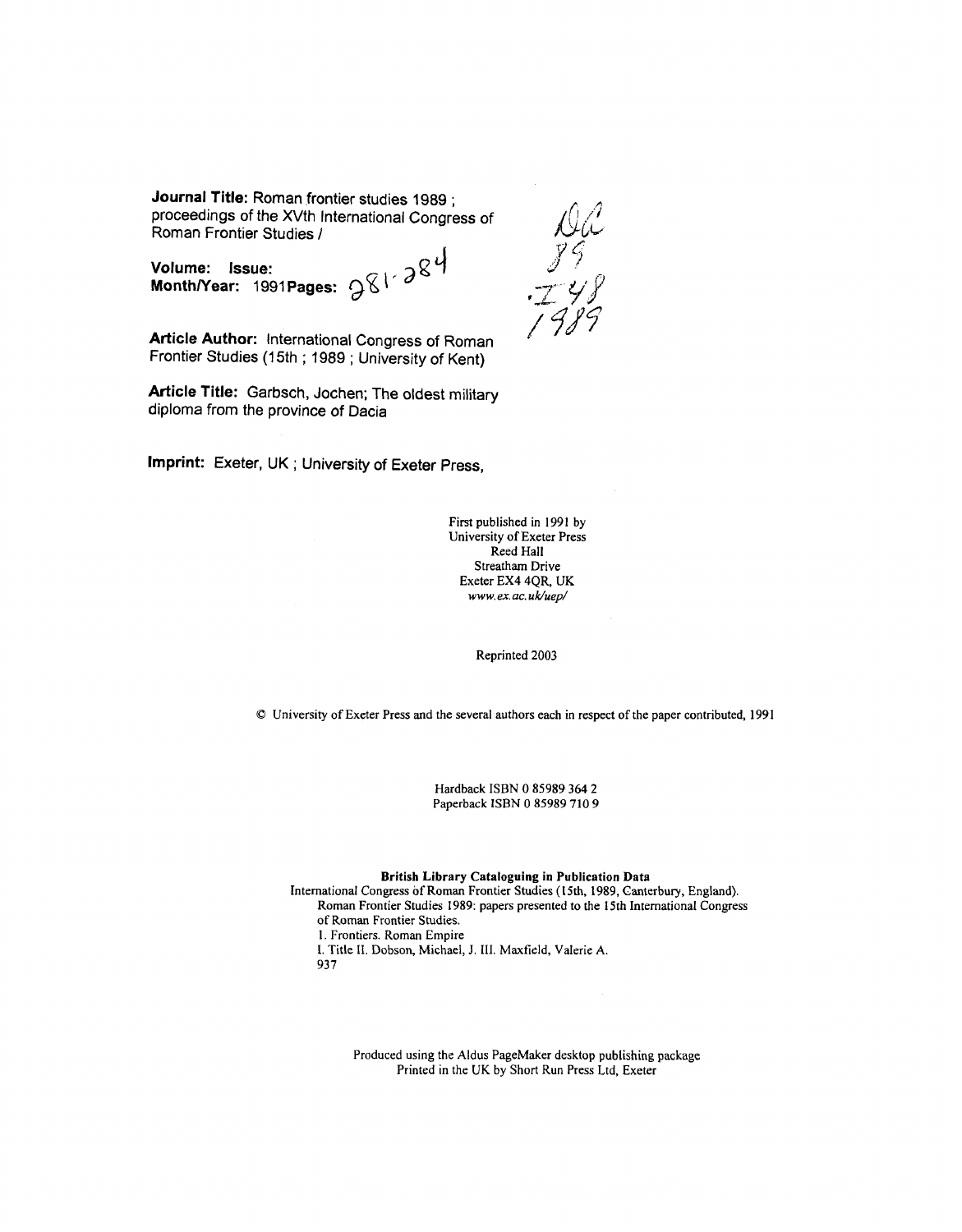## ---- <sub>54.</sub> THE OLDEST MILITARY DIPLOMA FOR THE PROVINCE OF DACIA

The second tablet for the oldest military diploma issued for the province of Dacia on October 14, 109 was published by Professor M. Mirković in 1987 (Mirković 1987). When she took a photograph of this tablet early in 1986 at Ranovac, some 30 km south of Vminacium, she was told there were two (or three ?) more tablets from the same spot but was not allowed to study them. In the meantime the first tablet of the above-mentioned diploma, along with the second one, found its way onto the art market. Due to the generosity of the present owner it can be presented here.

The dimensions are identical to those given by Professor Mirković, **1.e.** 16.2 by 12.2 cm. Furthermore, the identical recipient of both he exterior and the interior inscriptions, the similar patina, traces of fire, resulting damage on one corner and certain identical deformations which must have originated when both *tabellae* were still strung together, make it absolutely certain that both plates belong together.

This diplomais published fully elsewhere (Garbsch 1989). This paper intends only to provide drawings of the diploma (Figs 54.1 and 54.2), to give a conflation of *tabellae* I and II and to discuss some of the obvious historical implications connected with the new inscription. The details and the critical annotation will be found in the complete publication cited above.

Imp(erator) Caesar, divi Nervae f(ilius), Nerva Traianus Aug(ustus) Germ(anicus) Dacicus pontif(ex) max(imus) tribunic(ia) potestat(e) XIII, imp(erator) VI, co(n)s(ul) V, p(ater) p(atriae)

equitibus et peditibus qui militaverunt in alis tribus et cohortibus decem et sex quae appellantur

- $(1)$  I  $c$ (ivium) R(omanorum) et
- **(2)** II Flavia Commagenor(um) Sagittaria et
- (3) 11 Pannonior(um) veterana et
- (1) I Brittonum **co** Ulpia torquata c(ivium) R(omanorum) et
- (2) I Britannica **a,** ~(ivium) R(omanorum) et
- (3) I Ituraeomm et
- $(4)$  I Thracum  $c(ivium)$  R(omanorum) et
- (5) I Aug(usta) Ituraeor(um) et
- (6) I Vindelicor(um)  $c(ivium)$  R(omanorum)  $p(ia)$  f(idelis) et
- (7) I Pannonior(um) veterana et
- (8) I Montanor(um) et
- (9) I1 Gallor(um) Pannonica et
- (10) I1 Hispanor(um) et
- (11) II Britannor(um)  $\omega$ c(ivium) R(omanorum) p(ia) f(idelis) et
- (12) II Gallorum Macedonica et
- (13) III Campestris c(ivium) R(omanorum) et
- (14) IIII Cypria c(ivium) R(omanorum) et
- (15) V Gallor(um) et
- (16) VIII Raetorum

et sunt in Dacia sub D. Terentio Scauriano quinis et vicenis pluribusve stipendiis emeritis dimissis honesta missione a Iulio Sabino.

quorum nomina subscripta sunt, ipsis liberis posterisque eorurn civitatem dedit et conubium cum uxoribus, quas tunc habuissent, cum est civitas iis data, aut, si **qui** caelibes essent, **clun** iis, quas postea duxissent dumtaxat singuli singulas.

pr(idie) idus Oct(obres) C. Iulio Roculo. C. Aburnio Valente co(n)s(ulibus).

coh(ortis) I Montanor(um), cuipraest Cornelius Felicior, expedite M. Herennio M. f(ilio) Polymitae, Berens(i), et Ianuario et Marcello f(i1iis) eius et Lucanae fil(iae) eius.

Descriptum et recognitum ex tabula aenea, quae fixa est Romae in muro post templum divi Aug(usti) ad Minervam.

There are only minor differences in spelling and abbreviation between the exterior and interior texts. The seven witnesses are well known between AD 79 and 129; they appear in identical order on CIL XVI 161 from the same day. The year is given by the consuls C. Iulius Proculus and C. Aburnius Valens.

The first surprise comes from *tabella* I line 16 *'et sunf in Dacia sub D. TerentioScauriano'.* thus moving the diplomafromMoesia Superior, where it was found (and to which it was presumed, by Professor Mirković, to belong) over to Dacia. Scaurianus is well known. From the special grant of AD 106/110 (CIL XVI 160) he has almost unanimously been supposed to have been commanderin-chief since summer 105 and governor from at least August 11, 106 until 1 10 or even 1 12.

And then there is another surprise in line 19, the final line of *tabella I: 'dimissis honesta missione a <i>Iulio Sabino'*. This information can be explained in several ways. Either it points to an extraordinary situation when a subordinate had the **task** of beginning the dismissals, as for example the *'missio per tribunes'* recorded by Tacitus **(Annals** 1.37. AD 14. I owe this suggestion to **Dr** M. Roxan). Or the new diploma adds to the minority of (up to now) seven diplomas giving the names of two or three governors. Out of these, CIL **XVI**  43, RMD 14 and CIL XVI 69 also cite two governors for the same province. This is explained by a change of governors between *missio* and the grant of citizenship.

Hence arises the problem of finding time for Iulius Sabinus to fit in as military commander-in-chief after Pompeius Longinus and before Terentius Scaurianus. It can be done only between the summers of AD 105 and 106 - unless in CIL XVI 160 the reference to Scaurianus is to be associated with the date of the issue, i.e. July 2.110 (?), insteadof its hitherto accepted association with the date of the actual grant by the emperor on August 11, 106. This would allow for thechange between Sabinus and Scaurianus to take place any time between August 106 and October 109, as defined by the new diploma.

The commander of the unit and the recipient of the diploma and his family have been dealt with by Professor Mirković. I would only like to make the point that the recipient's *origo* may well have been in Thracia but. if so. he most likely originated from Beroe - Augusta Traiana (Stara Zagora), not mentioned by Mirković. One could also think of Beroea in Macedonia or even the Macedonian colony of Beroea in Syria (Aleppo).

The list of troops given in the new diploma shows that demobilization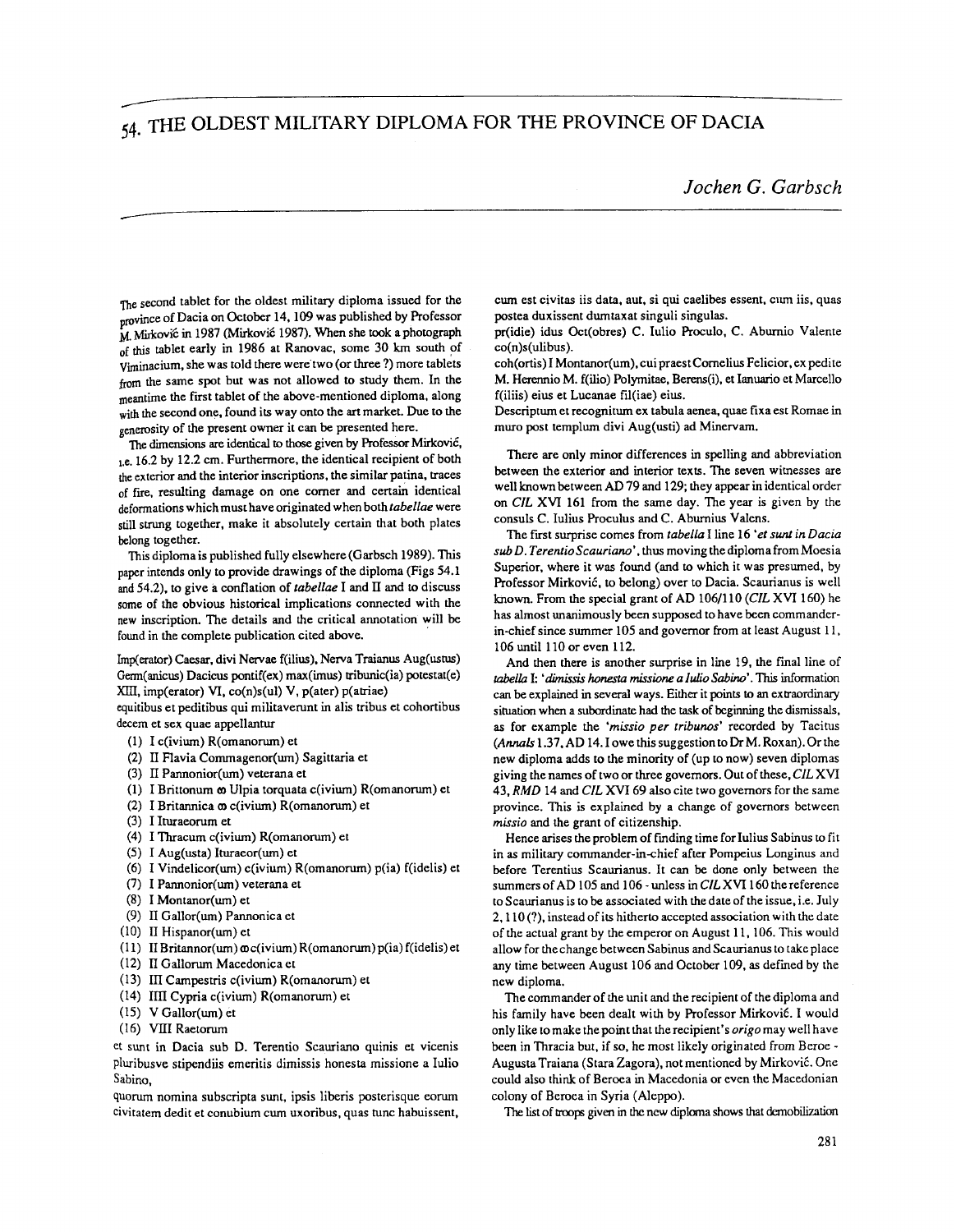IAAPCAESARDIVINERVAE ENERVATRAIANVS AVECERMONCLEVER THERWICANINUS TESTAT XIII IAAP VI COS  $\sum_{i=1}^{\infty}$  $\mathbb{P}$ D EQVITIBVSETPEDITIBVSQVIMILITAVERVNTIN AIISTRIBYSETCOHOR TIBYS DECEM ETSEX<br>QVAEAPPELLANTVR ICRETTELAVIACOMAMA GENOR SAGITTARIA ETTI PANNONIOR VETERA NAET IBRITTONVMØDVLPIATORQVATA CR ETIBRITANNICACO CRET TITURAEORETITHRA CVMCR FTTAVG ITVRAIDR ETT VINDELICOR CRPFETIPANNONIOR OVETERANA ETIMONI TANDR ETTICALLOR PANNONICA ET THISPA NORETTIBRITANNORES CR PFETTICALLO RVMMACEDONICA ET LIICAMPESTRISCRET IIII CTPRIACR ET VERLOIORVMET VIIL RAE TORVMETSVNIINDACIA SVB DIFRENTIO SCAVRIANO OU ONIS ET VICENIS PIVRIBUS OVE STIPENDITS EAAERITISDIAAIS SISHONES TA MISSIONE AIVIIOSABINO QVORVM NUMINASVBSCRIPTASVAITITSISII BE ETCONVBIVAACVAAVXORIBVSQVASTVNCHA BVISSENI CVARESTCIVITASILSDATAAVISION CAF LIB ESESSENT CUMO USQUAS POSTEAD XISSENTO VAATAXATSIN CVIISINGVIAS PR LOVS OCT  $\mathbb{C}$ I YII O PROCVIO  $C_0$ ABVRNIO VALENTE  $\mathcal{C}$ COM IMONTANOR CVIPRAEST CORNELIVS FELICIOR EX PEDITE AA HERENNIOAA F POLYMIAEBERENS ET IANVARIO  $\circledcirc$ ET AARGELIOPEI DESCRIPTVM ETRECOCNITYMEXTABV AENEAQVAFFIXAESTROMAL

Fig. 54.1. */Military diploma dated* 14.10. *109;* **inlus**  *(actual size).*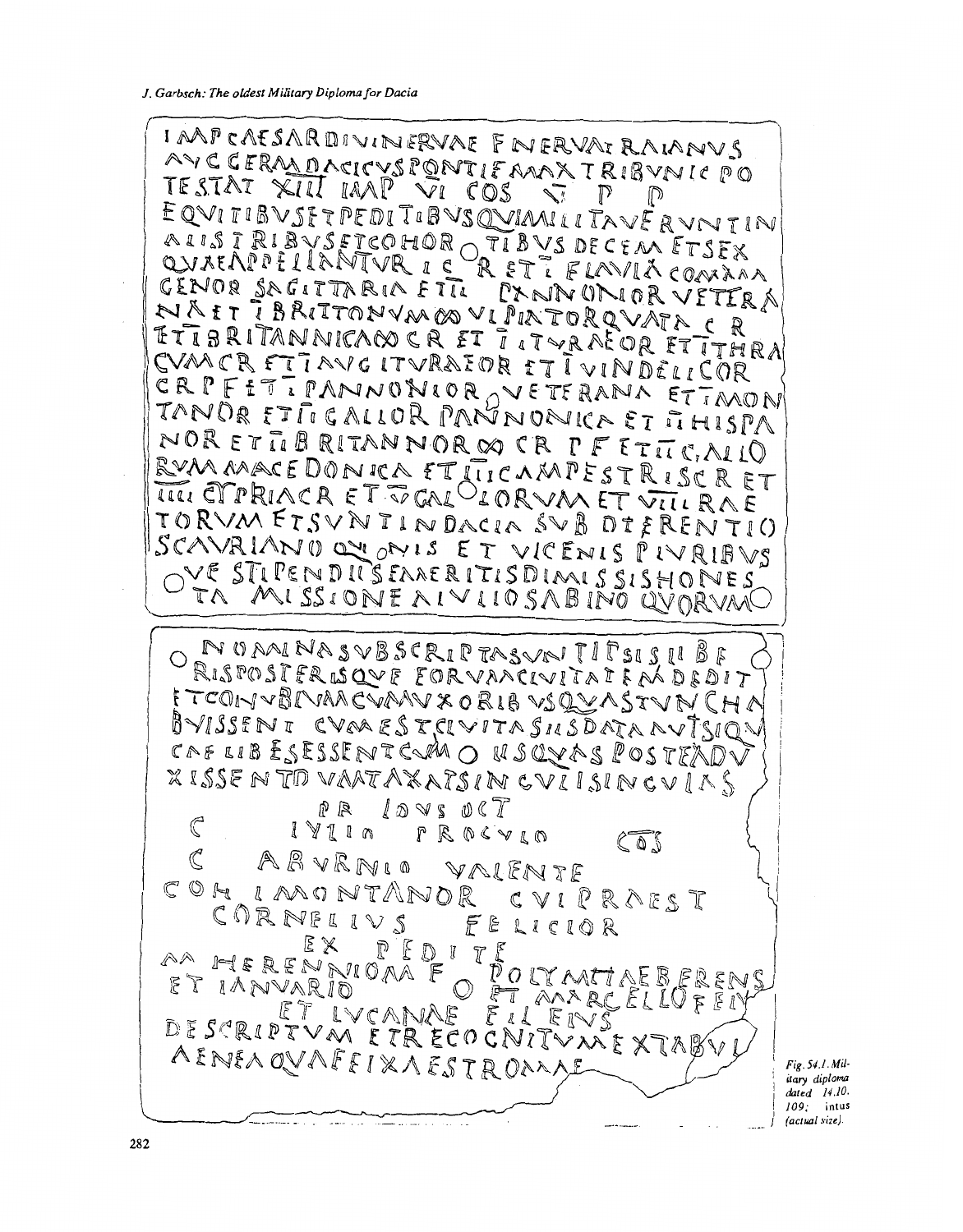R BÀ TI·IVLI ALEXANDR PCORNELI  $\left(\begin{array}{c}\right)$ VERECVNDI L-PVLLI AMERIMNI  $P$  + ATINI  $I A R A T I$  $C - IV L$ C-TVTICANI SATVRNINI C MOIVLI CLEMENTIS S<br>C  $\mathcal{R}$ 

*Fig. 542. Mil***itary** *diploma dated 14.10. 109;* **extrinsec**us *(actualsize).*